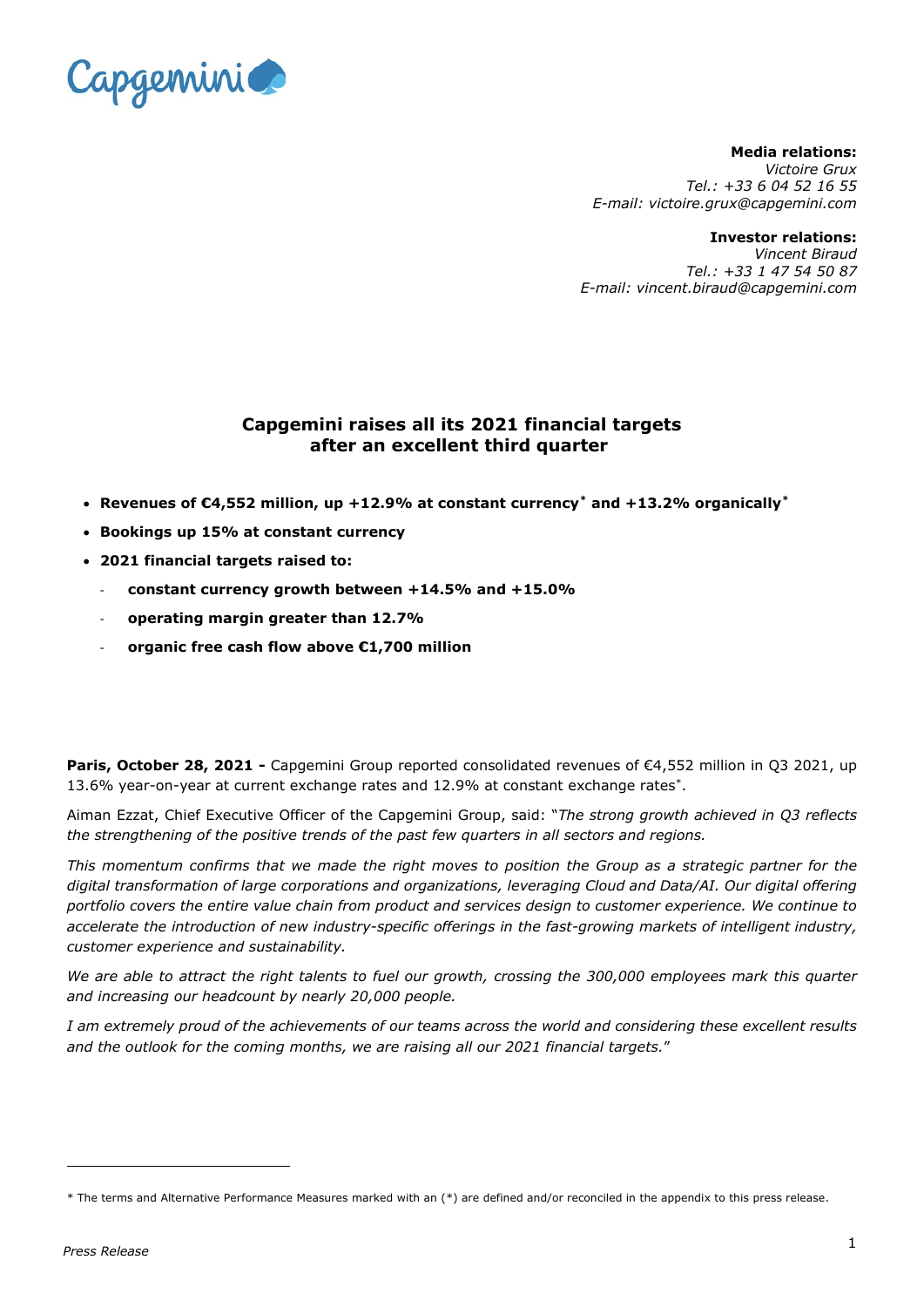

|                 | (in millions of euros) |        | Change                       |                                            |  |
|-----------------|------------------------|--------|------------------------------|--------------------------------------------|--|
| <b>Revenues</b> | 2020                   | 2021   | At current<br>exchange rates | At constant<br>exchange rates <sup>*</sup> |  |
| Q <sub>3</sub>  | 4,008                  | 4,552  | $+13.6%$                     | $+12.9%$                                   |  |
| 9 months        | 11,589                 | 13,263 | $+14.4%$                     | $+16.1%$                                   |  |

Capgemini growth accelerated further in Q3 2021. With Q3 2021 revenues of €4,552 million, constant currency growth was +12.9% year-on-year, exceeding Q2 growth of +12.4%. Organic growth (i.e. adjusted for Group scope and exchange rates) was +13.2% year-on-year, compared with +12.9% in Q2. This performance is all the more remarkable as the comparison base was much higher in Q3.

Digital and Cloud services reported solid double-digit growth in Q3 2021, accounting for more than two-thirds of the Group's business<sup>1</sup>.

For the first nine months of the year, growth reached  $+14.4\%$  on a reported basis and  $+16.1\%$  at constant exchange rates, while organic growth stood at +9.1%. This momentum reflects the Group's excellent positioning and the strength of its portfolio of innovative offerings.

## **OPERATIONS BY REGION**

<span id="page-1-0"></span>

|                                                   | Change in revenues vs. 2020 |           |           |  |
|---------------------------------------------------|-----------------------------|-----------|-----------|--|
|                                                   | 01 2021                     | 02 2021   | Q3 2021   |  |
| Growth at constant Group scope and exchange rates | $+1.7%$                     | $+12.9%$  | $+13.2%$  |  |
| Impact of changes in Group scope <sup>2</sup>     | $+22.5$ pts                 | $-0.5$ pt | $-0.3$ pt |  |
| Growth at constant exchange rates                 | $+24.2%$                    | $+12.4%$  | $+12.9%$  |  |
| $o/w$ :                                           |                             |           |           |  |
| North America                                     | $+16.1%$                    | $+9.0\%$  | $+12.3%$  |  |
| United Kingdom and Ireland                        | $+24.1%$                    | $+13.6%$  | $+18.1%$  |  |
| France                                            | $+23.2%$                    | $+9.9%$   | $+6.2%$   |  |
| Rest of Europe                                    | $+35.3%$                    | $+14.2%$  | $+12.1%$  |  |
| Asia-Pacific and Latin America                    | $+17.3%$                    | $+25.0%$  | $+29.5%$  |  |

All Group regions reported double digit organic growth (i.e. at constant scope and exchange rates) in Q3 2021. At constant exchange rates, the strong momentum in France was partially offset by the impact of the Odigo divestiture<sup>2</sup>. Since the comparison basis is significantly more demanding in Q3 compared to Q2, the underlying growth momentum actually strengthened this quarter.

Sector trends are also very positive and remain consistent across all regions. Virtually all sectors show growth rates in line with those of Q2. Constant currency growth of around 20% was reported in Manufacturing (25% of Group revenues), Consumer Goods (13% of Group revenues) and Services (5% of Group revenues). The Public Sector (14% of Group revenues) and TMT (Telecoms, Media and Technology, 13% of Group revenues) came next with constant currency growth of over 10%, followed by Financial Services (22% of Group revenues) which sustained its robust momentum from previous quarters. Only the Energy and Utilities sector (8% of Group revenue) lagged behind, with a slight contraction in business during the quarter.

<span id="page-1-1"></span><sup>&</sup>lt;sup>1</sup> Group scope excluding Altran.

<span id="page-1-2"></span><sup>&</sup>lt;sup>2</sup> In Q1 2021, changes in Group scope had a huge impact (+22.5 points at Group level), due to the acquisition of Altran, consolidated from April 1, 2020. As of Q2 2021, changes in Group scope were far more limited impact and resulting primarily from the divestiture of Odigo on December 30, 2020.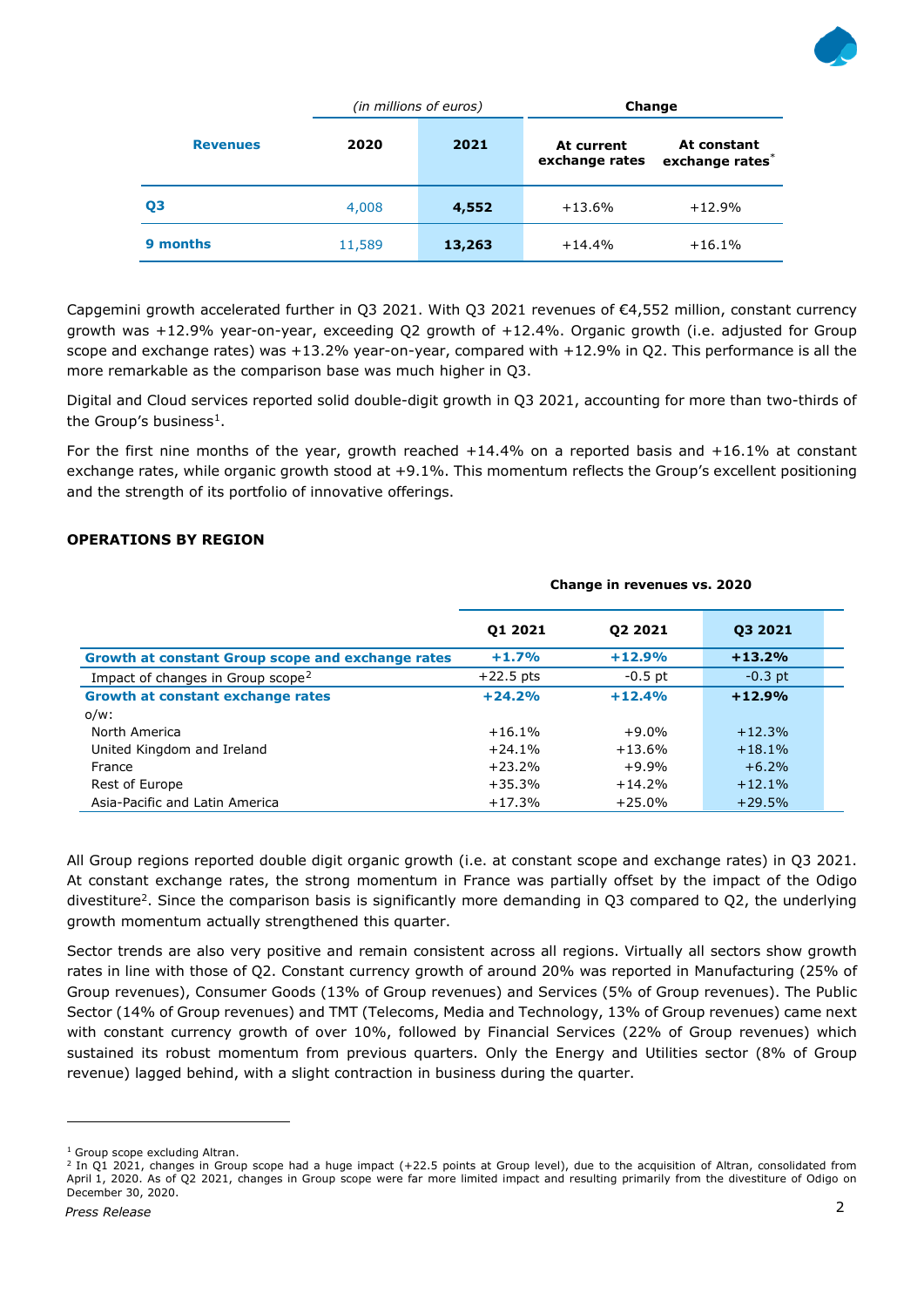

## **OPERATIONS BY BUSINESS**

|                           |          | compared to 2020 at constant exchange rates |          |
|---------------------------|----------|---------------------------------------------|----------|
|                           | 01 2021  | 02 2021                                     | 03 2021  |
| Strategy & Transformation | $+25.2%$ | $+29.3%$                                    | $+27.4%$ |
| Applications & Technology | $+5.7%$  | $+14.6%$                                    | $+16.3%$ |
| Operations & Engineering  | $+77.6%$ | $+7.7%$                                     | $+7.3%$  |

**Change in total revenues\* compared to 2020 at constant exchange rates**

All business lines continued to report strong growth, in line with Q2 trends. **Strategy & Transformation** services (7% of Group revenues) and **Applications & Technology** services (62% of Group revenues and Capgemini's core business) benefited fully from Digital and Cloud demand, reporting growth at constant exchange rates of +27.4% and +16.3%, respectively. **Operations & Engineering** services (31% of Group revenues) also maintained a solid momentum, reaching double digit after adjusting for the scope effect of the Odigo divestiture. This performance was once again driven by growth in Engineering services of well above 10%.

## **HEADCOUNT**

At September 30, 2021, the Group's total headcount stood at 309,300, up 16.9% year-on-year, with over 177,000 employees in offshore centers (57% of the total headcount, up 4 points year-on-year).

#### **BOOKINGS**

Bookings totaled €4,608 million in Q3 2021, a 15.0% increase at constant exchange rates year-on-year.

#### **OUTLOOK**

Considering the performance delivered in the first nine months of the year and the business outlook for Q4, Capgemini is once again raising all its 2021 financial targets:

- Constant currency growth between +14.5% and +15.0%, instead of +12.0% and +13.0% previously;
- Operating margin greater than 12.7%, instead of 12.5% to 12.7%;
- Organic free cash flow above  $\epsilon$ 1,700 million, instead of  $\epsilon$ 1,500 million.

The inorganic contribution to growth is anticipated at c. 5 points (unchanged).

#### **CONFERENCE CALL**

Aiman Ezzat, Chief Executive Officer and Carole Ferrand, Chief Financial Officer, will present this press release during a conference call in English to be held **today at 8.00 a.m. Paris time (CET)**. You can follow this conference call live via webcast at the following [link.](https://edge.media-server.com/mmc/p/rwhmsg6e) A replay will also be available for a period of one year.

All documents relating to this publication will be placed online on the Capgemini investor website at <https://investors.capgemini.com/en.>

#### **PROVISIONAL CALENDAR**

| February 14, 2022 | FY 2021 results                |
|-------------------|--------------------------------|
| April 28, 2022    | Q1 2022 revenues               |
| May 19, 2022      | Combined Shareholders' Meeting |

#### **DISCLAIMER**

*Press Release* 3 This press release may contain forward-looking statements. Such statements may include projections, estimates, assumptions, statements regarding plans, objectives, intentions and/or expectations with respect to future financial results, events, operations and services and product development, as well as statements, regarding future performance or events. Forward-looking statements are generally identified by the words "expects",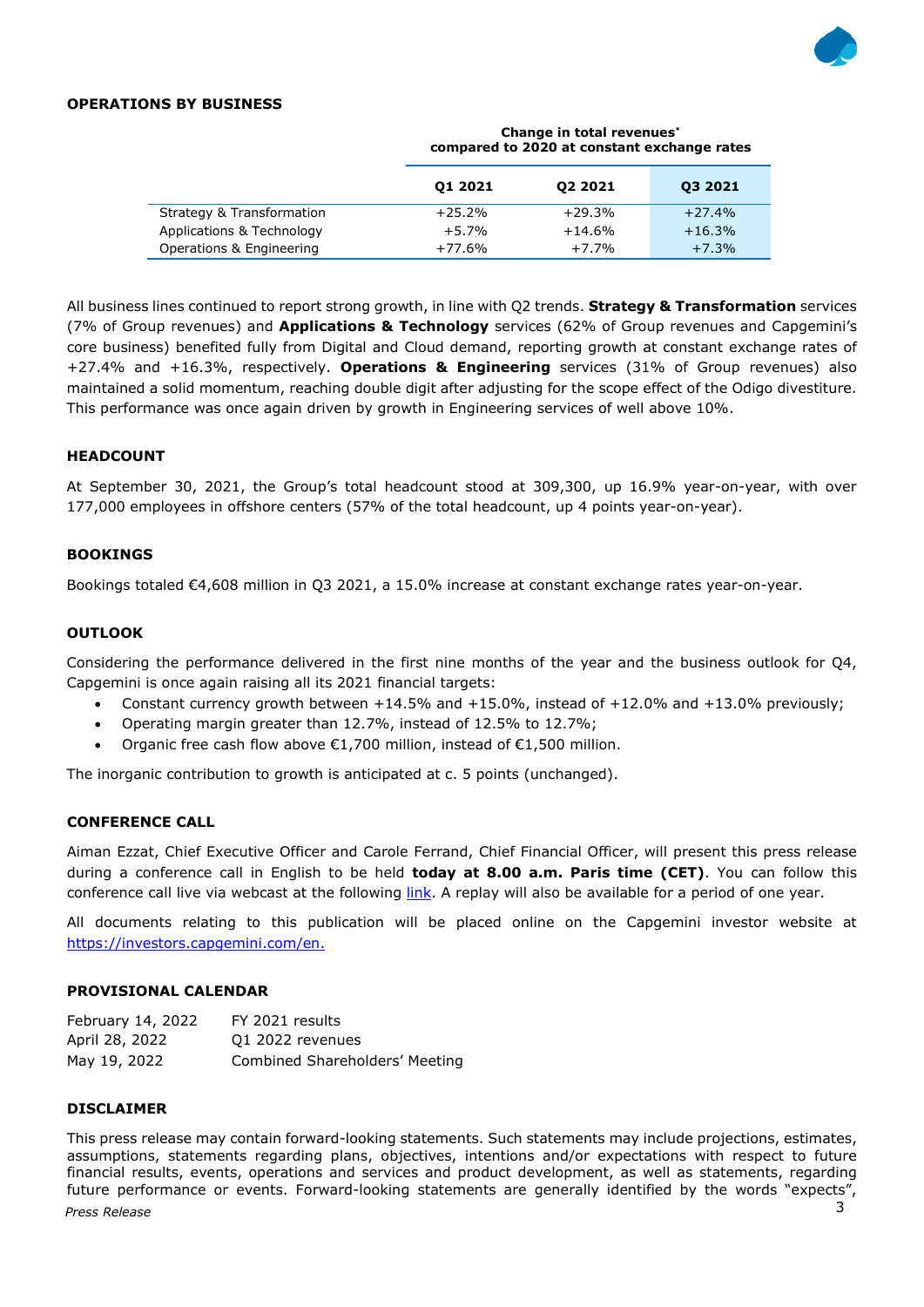

"anticipates", "believes", "intends", "estimates", "plans", "projects", "may", "would" "should" or the negatives of these terms and similar expressions. Although Capgemini's management currently believes that the expectations reflected in such forward-looking statements are reasonable, investors are cautioned that forward-looking statements are subject to various risks and uncertainties (including, without limitation, risks identified in Capgemini's Universal Registration Document available on Capgemini's website), because they relate to future events and depend on future circumstances that may or may not occur and may be different from those anticipated, many of which are difficult to predict and generally beyond the control of Capgemini. Actual results and developments may differ materially from those expressed in, implied by or projected by forward-looking statements. Forward-looking statements are not intended to and do not give any assurances or comfort as to future events or results. Other than as required by applicable law, Capgemini does not undertake any obligation to update or revise any forward-looking statement.

This press release does not contain or constitute an offer of securities for sale or an invitation or inducement to invest in securities in France, the United States or any other jurisdiction.

#### **About Capgemini**

Capgemini is a global leader in partnering with companies to transform and manage their business by harnessing the power of technology. The Group is guided everyday by its purpose of unleashing human energy through technology for an inclusive and sustainable future. It is a responsible and diverse organization of over 300,000 team members in nearly 50 countries. With its strong 50-year heritage and deep industry expertise, Capgemini is trusted by its clients to address the entire breadth of their business needs, from strategy and design to operations, fueled by the fast evolving and innovative world of cloud, data, AI, connectivity, software, digital engineering and platforms. The Group reported 2020 global revenues of €16 billion. *Get The Future You Want* | [www.capgemini.com](http://www.capgemini.com/#_blank)

**\* \***

**\***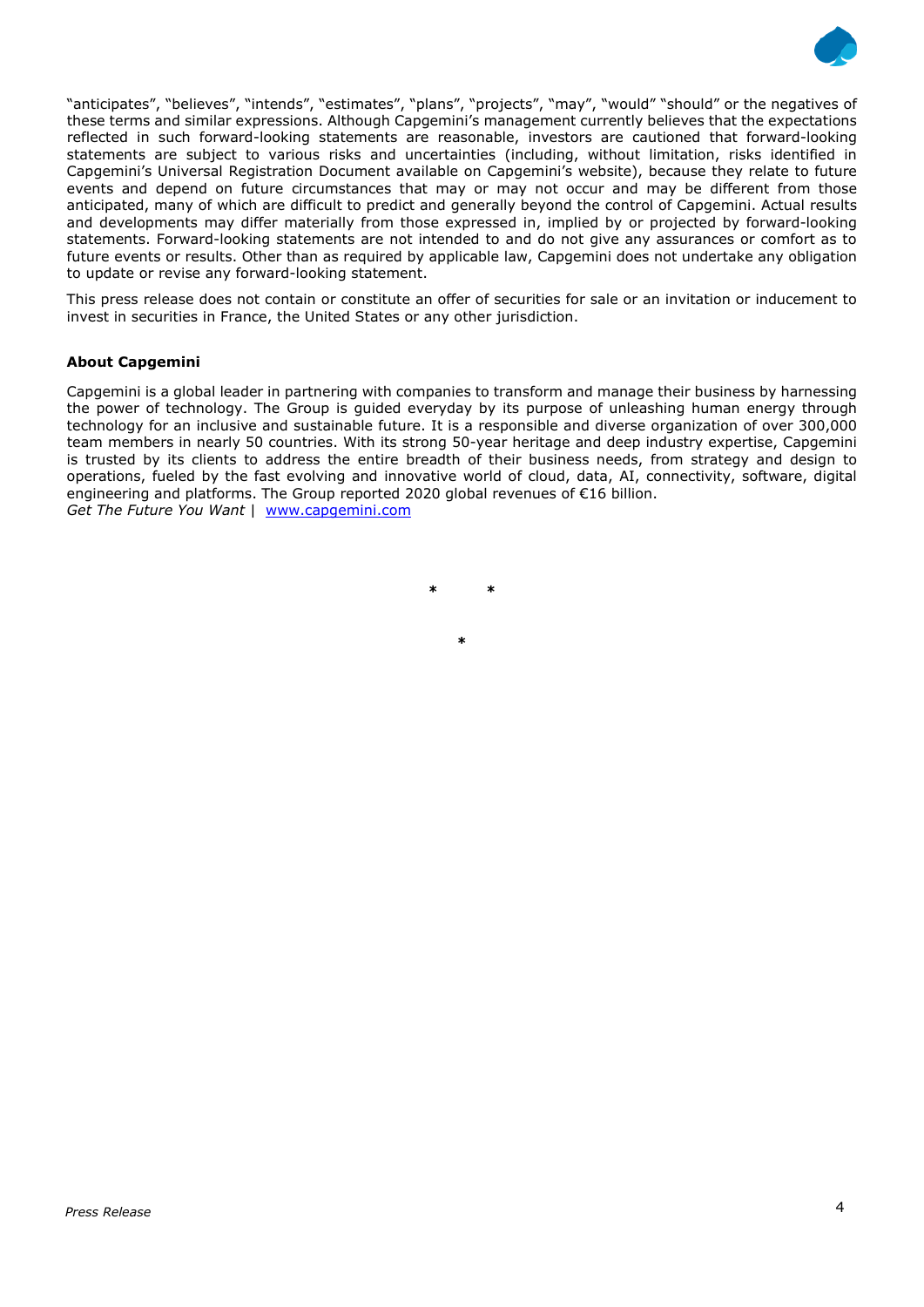

## **APPENDIX**[3](#page-4-0)

#### **BUSINESS CLASSIFICATION**

- **Strategy & Transformation** includes all strategy, innovation and transformation consulting services.
- **Applications & Technology** brings together application services and related activities and notably local technology services.
- **Operations & Engineering** encompasses all other Group businesses. These comprise Business Services (including Business Process Outsourcing and transaction services), all Infrastructure and Cloud services, and R&D and Engineering services.

#### **DEFINITIONS**

**Organic growth**, or like-for-like growth, in revenues is the growth rate calculated **at constant Group scope and exchange rates**. The Group scope and exchange rates used are those for the reported period. Exchange rates for the reported period are also used to calculate **growth at constant exchange rates**.

| <b>Reconciliation of growth rates</b> | 01 2021     | 02 2021    | 03 2021   | 9 months<br>2021 |
|---------------------------------------|-------------|------------|-----------|------------------|
| <b>Organic growth</b>                 | $+1.7%$     | $+12.9%$   | $+13.2%$  | $+9.1%$          |
| Impact of changes in Group scope      | $+22.5$ pts | $-0.5$ pt  | $-0.3$ pt | $+7.0$ pts       |
| Growth at constant exchange rates     | $+24.2%$    | $+12.4%$   | $+12.9%$  | $+16.1%$         |
| Exchange rate fluctuations            | $-3.8$ pts  | $-2.3$ pts | $+0.7$ pt | $-1.7$ pt        |
| <b>Reported growth</b>                | $+20.4%$    | $+10.1%$   | $+13.6%$  | $+14.4%$         |

When determining activity trends by business and in accordance with internal operating performance measures, growth at constant exchange rates is calculated based on **total revenue**, i.e. before elimination of inter-business billing. The Group considers this to be more representative of activity levels by business. As its businesses change, an increasing number of contracts require a range of business expertise for delivery, leading to a rise in interbusiness flows

**Operating margin** is one of the Group's key performance indicators. It is defined as the difference between revenues and operating costs. It is calculated before "Other operating income and expenses" which include amortization of intangible assets recognized in business combinations, the charge resulting from the deferred recognition of the fair value of shares granted to employees (including social security contributions and employer contributions), and non-recurring revenues and expenses, notably impairment of goodwill, negative goodwill, capital gains or losses on disposals of consolidated companies or businesses, restructuring costs incurred under a detailed formal plan approved by the Group's management, the cost of acquiring and integrating companies acquired by the Group, including earn-outs comprising conditions of presence, and the effects of curtailments, settlements and transfers of defined benefit pension plans.

Normalized net profit is equal to profit for the year (Group share) adjusted for the impact of items recognized in "Other operating income and expense", net of tax calculated using the effective tax rate. **Normalized earnings per share** is computed like basic earnings per share, i.e. excluding dilution.

**Organic free cash flow** is equal to cash flow from operations less acquisitions of property, plant, equipment and intangible assets (net of disposals) and repayments of lease liabilities, adjusted for cash out relating to the net interest cost.

**Covid-19**: The impact of the health crisis on the consolidated financial statements is not isolated. The definition of the above alternative performance measures is therefore unchanged and, in accordance with past practice, these financial statements include in other operating income and expenses a non-material amount of incremental and non-recurring costs related to this crisis.

<span id="page-4-0"></span>*Press Release* 5 <sup>3</sup> Note that in the appendix, certain totals may not equal the sum of amounts due to rounding adjustments.